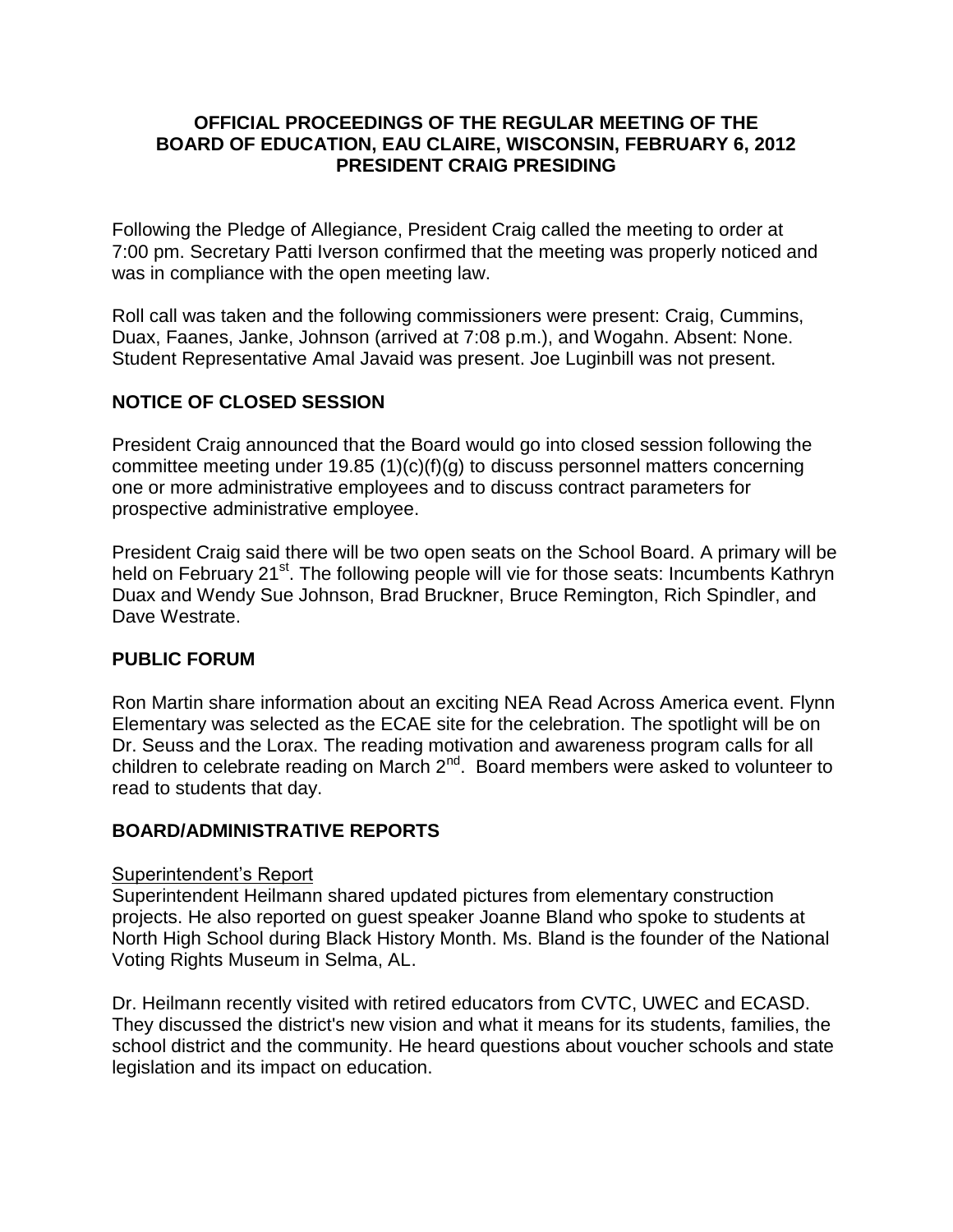### Communication to Superintendent/Board President

President Craig and Commissioners Duax and Johnson met with area legislators along with administrators and Board members from the Chippewa Falls and Altoona school districts. They spoke about budget issues, extension of the voucher program and charter schools as well as the open enrollment extension.

### Student Representative Report

Amal Javaid said that many students have expressed concerns with giving finals at the high schools. Many teachers gave finals and tests the same week, which caused students a lot of stress. President Craig said that staff is working to resolve this situation.

# Other Reports

# *Policy and Governance Committee*

The committee has reviewed several different policies. They are also becoming familiar with the new WASB Resource Guide website. The committee prioritized various policies and will follow up with the district leadership team.

# *Budget Development Committee*

There was nothing new to report.

# *Summer School Collaborations*

Ann Franke shared a list of community collaborations for the summer school program which enables the district to partner with various organizations to provide more opportunities for students. The partnerships must be with non-profits, they need a DPI certified teacher, and there must be an instructional component involved. Any student who resides in the district can participate in summer school including students who are home schooled or attend parochial/private schools. The district creates spending capacity for summer school participation.

# *WASB Convention Reports*

Com. Cummins reported on LaCrosse School District's environmental school of choice. She said it is not a charter but is restructured around K-5 environmental science. Speaker Bill Dagget was a highlight by discussing how boards can get the "most bang for their buck." Com. Cummins also took a tour of a Project Lead the Way school.

Com. Duax attended a session that explained the role/work of board members. She also received information on the common core state standards and took part in an ACT session about statistics. She said they stressed core standards and the importance of students having rigor in those core areas. She also heard a keynote speaker who believes high school students can be taught everything via computers.

Dr. Heilmann heard about districts that don't just want to survive but hope to thrive. He also went on a school tour and saw a high school technology program. He attended sessions talking about dash boards and different ways to report out data.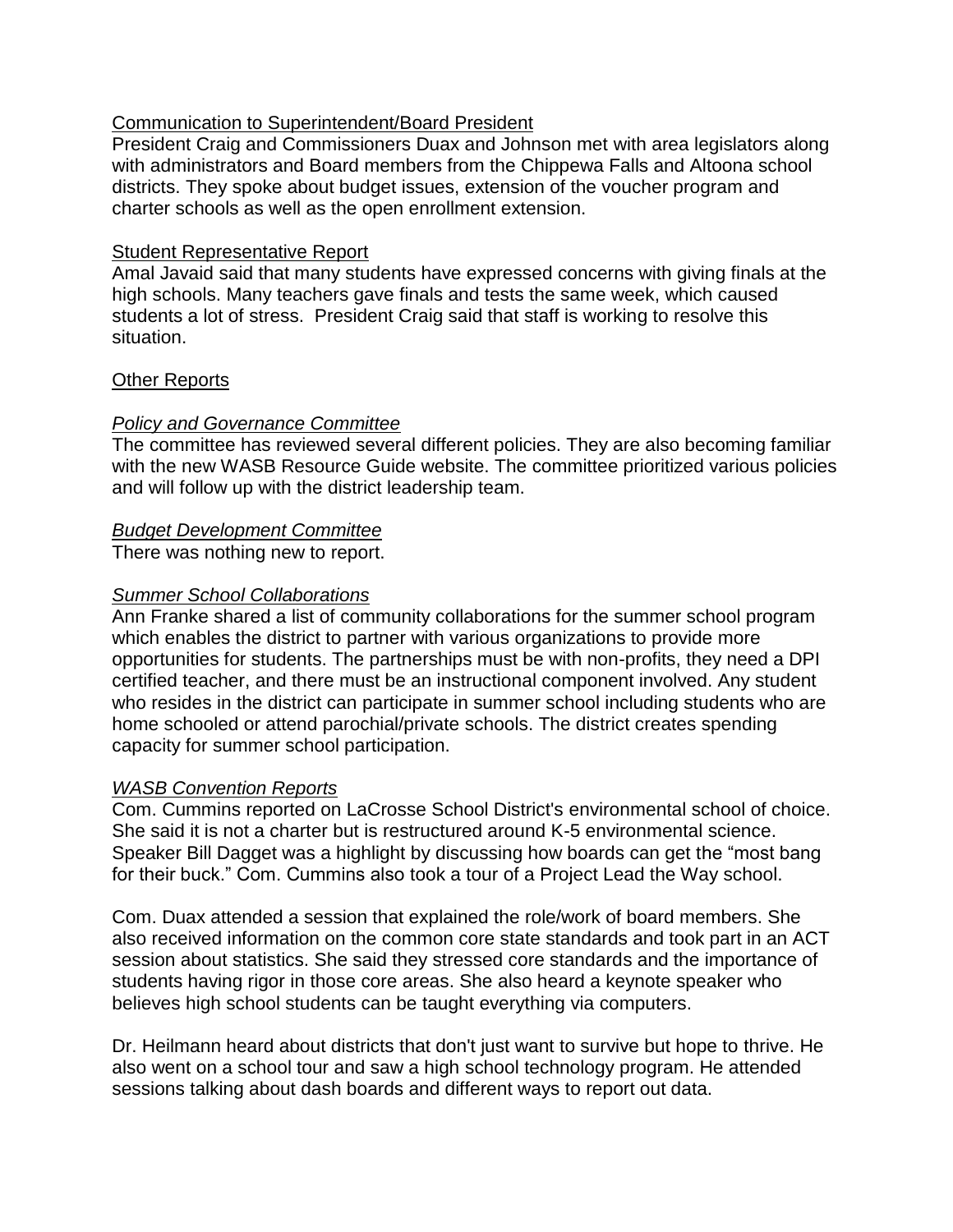# **CONSENT RESOLUTION AGENDA**

Board members asked to pull Resolutions 2 and 6 from the consent agenda.

Com. Wogahn moved, seconded by Com. Faanes, to approve the consent resolution agenda consisting of the following items:

- The minutes of Board meeting of January 23, 2012 as mailed.
- The matters of employment of February 6, 2012, as presented.
- Moving the Town of Drammen Voting for the Spring Primary 2012 to the Town of **Brunswick**
- Moving the Town of Spring Brook Voting for the Spring Primary 2012 to the Town of Union

Consent resolution agenda items approved by unanimous roll call vote.

# **INDIVIDUALLY CONSIDERED RESOLUTIONS**

Resolution #2 – Minutes of Closed Session

Com. Wogahn moved, seconded by Com. Faanes to table approval of the closed session minutes of January 23, 2012. Carried by unanimous roll call vote.

Resolution #6 - Revised Intergovernmental Agreement for Governance of the Joint Commission on Shared Services Initiatives

President Craig provided a slightly revised copy of the Intergovernmental Agreement for Governance of the Joint Commission on Shared Services initiatives.

Com. Wogahn moved, seconded by Com. Duax, to approve the revised Intergovernmental Agreement for Governance of the Joint Commission on Shared Services initiatives. Carried by unanimous roll call vote.

Regular meeting adjourned.

Submitted by Patti Iverson, Board Secretary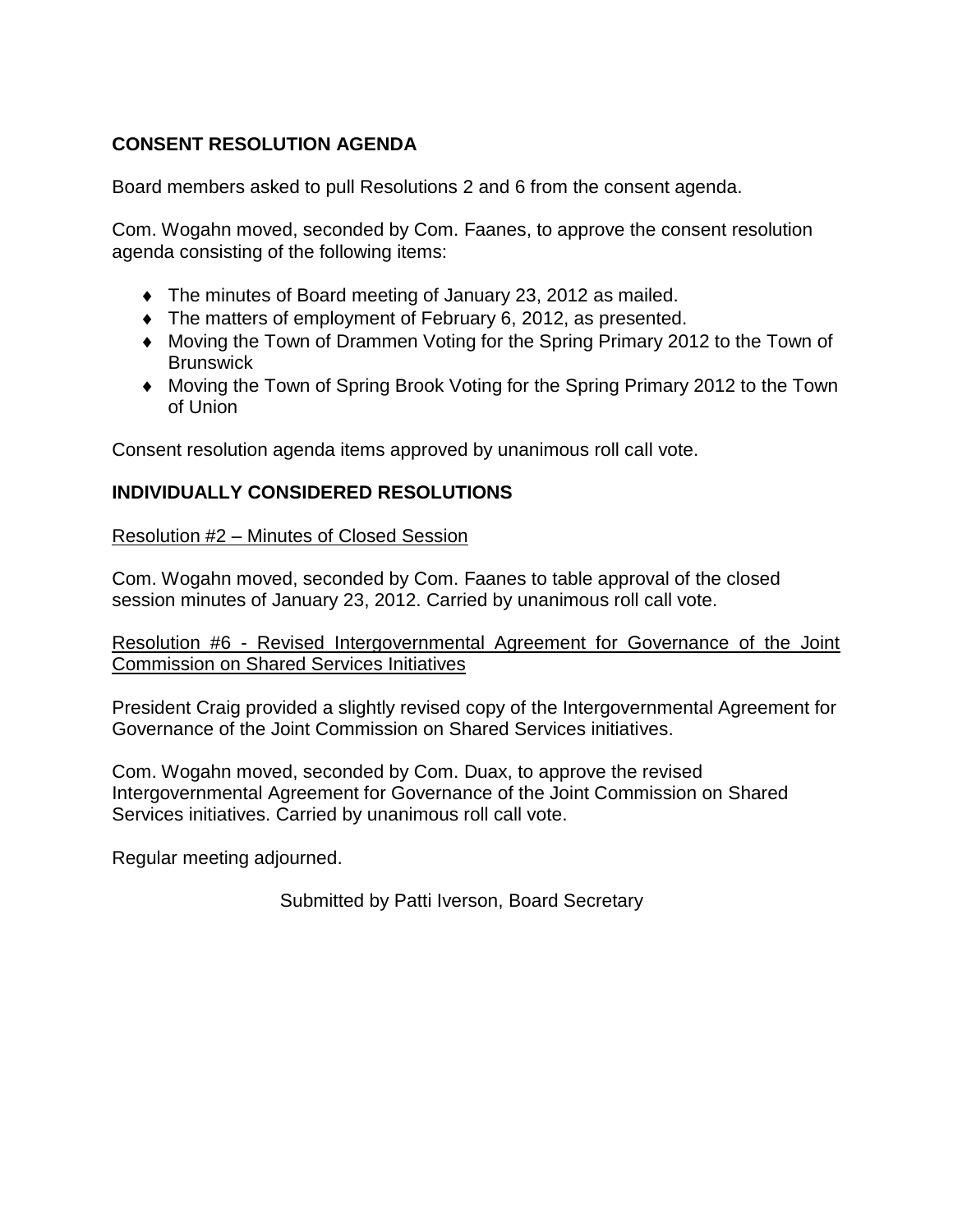#### **COMMITTEE MEETING BOARD OF EDUCATION – EAU CLAIRE, WISCONSIN FEBRUARY 6, 2012**

1. Call to Order – Committee Meeting

Board Members present: Craig, Cummins, Duax, Faanes, Janke, Johnson, and Wogahn. Absent: None. Student Representative Amal Javaid was present. Joe Luginbill was not.

#### 2. Committee Reports/Items for Discussion

*A.* Discussion of Handbook Advisory Committee Work on Part 1 of the *Employee Handbook -( Minutes for this Committee Report are intentionally elaborate to capture the specific issues that need further clarification.)* 

There are four basic principles underlying the development of the Employee Handbook: student achievement, organizational efficiency, equitable working opportunities/compensation across district lines, and fiscal responsibility. Information that will assist in development of specific sections of the employee handbook includes past practice, legal considerations, and Board policies.

The Board talked about having a contingency plan if the work on the handbook is not completed by July 1<sup>st</sup>. Dr. Heilmann said that Waukesha dealt with that issue and he will follow up with them to see how they handled that.

Com. Cummins felt that the new Executive Director of Human Resources should be involved in this process. She also felt it was important to tie the handbook into the district's goals for post-secondary success. Dr. Heilmann noted that the handbook will be a dynamic document that can be modified. The structure can be put into place and fine-tuned with the district's direction for PSS once that is more clarified.

The Board discussed management rights. There was discussion about the terminology 'contracting out for goods and services.' There was an acknowledgement that sometimes it is beneficial for a company to outsource. The district already does some of that for things like transportation and the audit. There were concerns, however, about putting something in the employee handbook that would make employees worry about losing their jobs. Some felt having a list of management rights was being transparent, but they wanted to know the process that would be used when additional contracting out occurs and to make sure the Board is involved. It was suggested that the sentence be clarified by providing examples of ways the district is already outsourcing.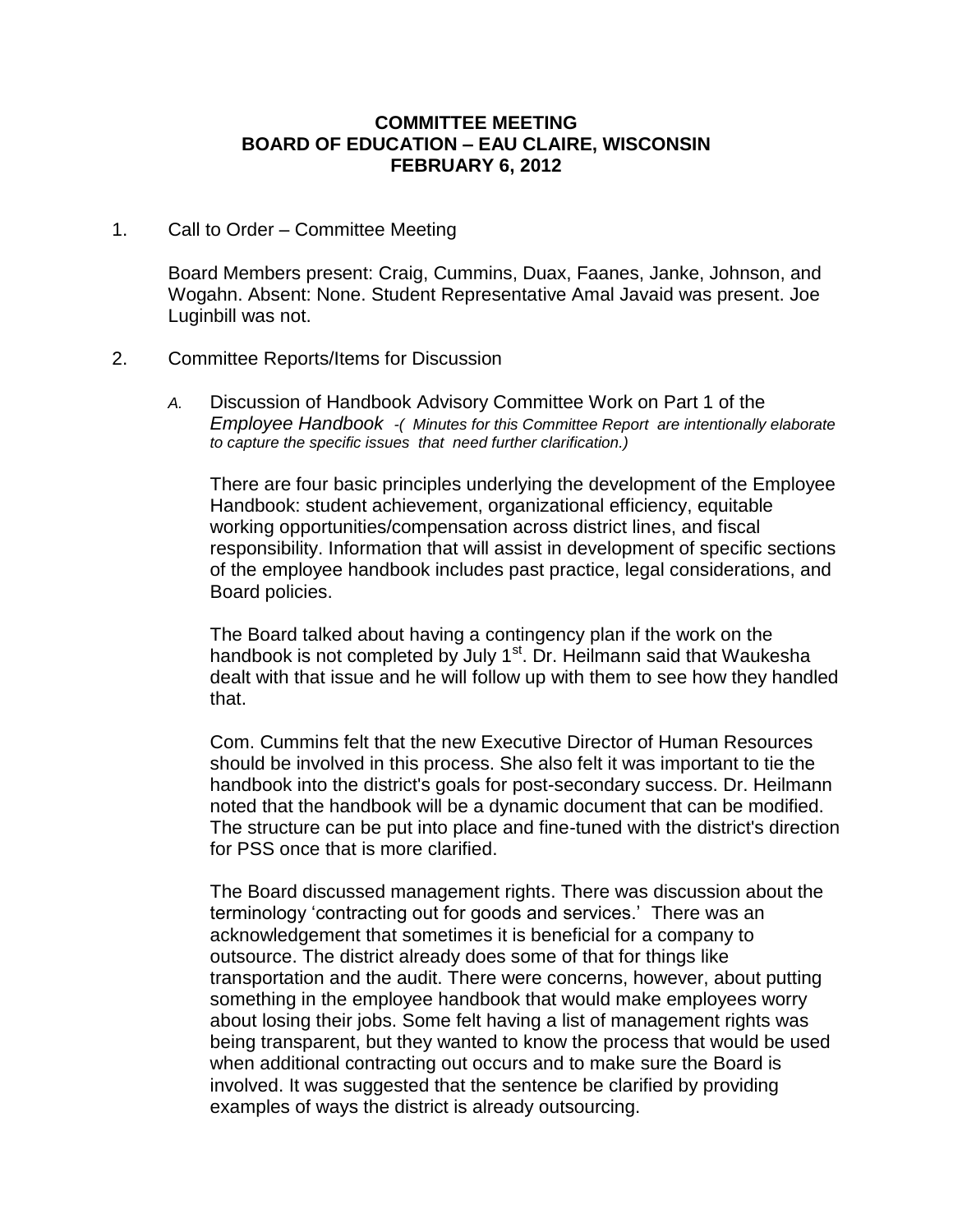The Board discussed "M", which deals with contracting out for goods and services under management rights. Several were okay with leaving it as is but others wanted that portion clarified.

The Board asked to have clarification on what the intent of contracting out goods and services would be and when the Board would become involved in those decisions.

The second "hot topic" was regarding full-time employee status and the number of hours worked. It was stated that many teachers work in excess of 40 hours each week.

Some felt that if the Board mandated 40 hours, it should be understood that this would be for additional teacher prep time, not additional course loads or meeting times. Because most teachers work in excess of 40 hours, there were concerns that teachers would feel they were not being treated as professionals by mandating 40 hours. There was a desire expressed for consistencies across the district.

Dr. Heilmann said the details of how a teacher's day would be different hadn't been worked out yet. An additional 34 hours per day would be spent on things outlined such as contacting parents, working with colleagues, correcting papers, etc. It was not the intent to create additional paperwork or time-keeping requirements. Neither had it been decided if the start and end time for teachers would change with this proposal.

Board members acknowledged that teachers work in excess of 40 hours each week. Some Board members liked the idea of declaring a 40 hour work week and core work time would be established with flexibility beyond that. Principals would be responsible for making sure the required work is getting done.

One of the committee members said that if it is put in writing that teachers will be there for 40 hours, there should be a clarification of what that looks like. Otherwise if staff is expected to be at work at certain times, additional meetings or collaboration time will be added. It was felt this could create much concern with staff if things aren't well defined. This teacher said they did not create the language for 40 hour work weeks and asked that the Board talk to staff if they are hearing concerns that some things aren't getting done.

There was additionally discussion about maintaining 'core hours" (current class/prep schedules) and allowing autonomy in the other ¾ per day.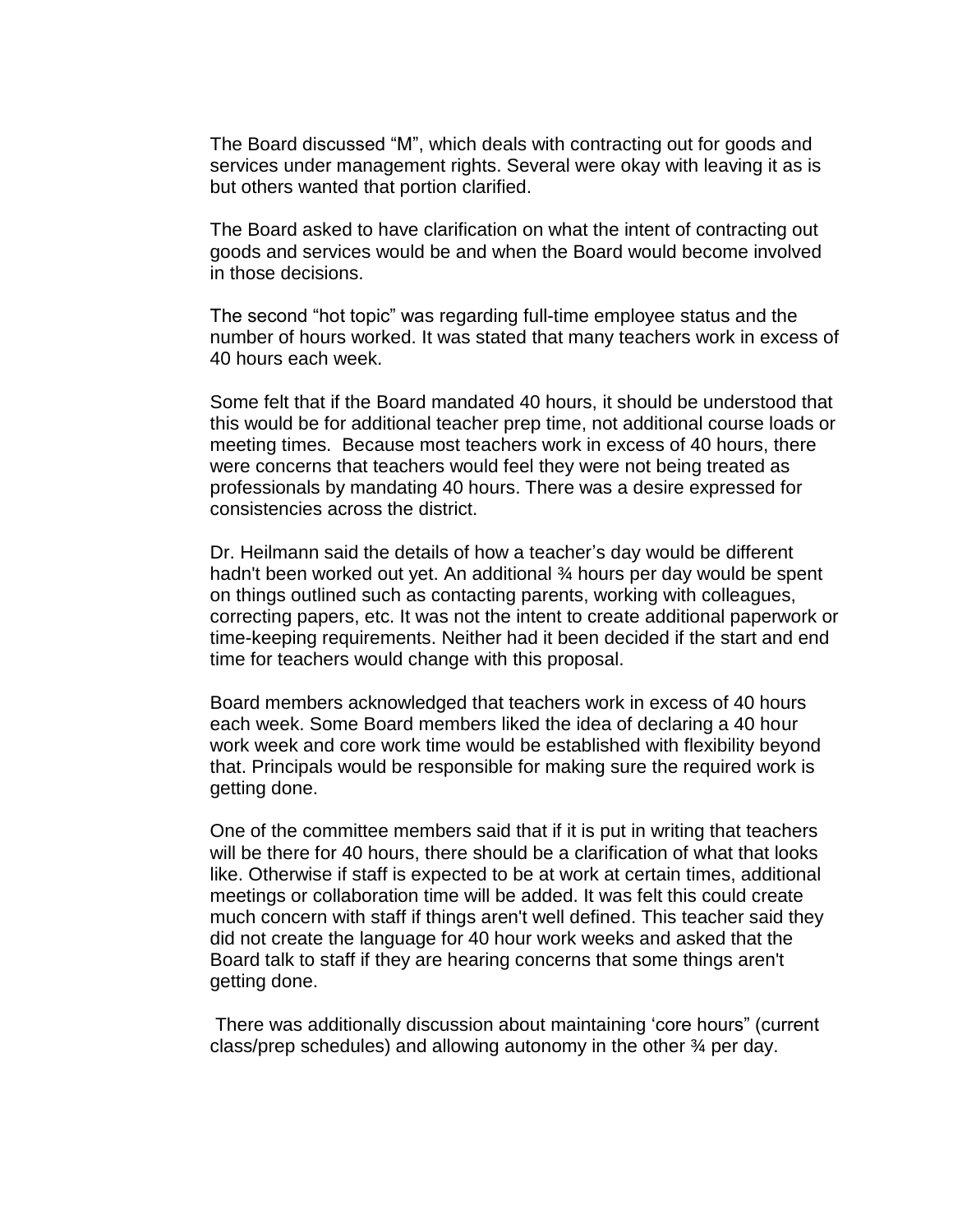A member of the committee who works in food service said their group is very different. They have a difficult time getting people to work already. She asked that this group have different considerations given. She said the verbiage "…working less than full time will have a defined contribution prorated to FTE" was taken out of context.

The third issue dealt with the number of sick days allowed for 10 and 12 month employees and the accumulation of sick leave allowed. The committee did not recommend any changes from the current contract language.

Some Board members were comfortable with the status quo for now but said that future discussions could take place regarding having paid time off versus defined time and sick leave. Other Board members were not comfortable with leaving the status quo. Another suggestion to look at included combining sick days and vacation days and letting employees decide how to use them. President Craig asked that new ideas be brought forward on this because it was basically the same as the current contracts. Com. Wogahn felt 120 accumulated sick days was excessive.

Dr. Heilmann noted that because there were other areas that would be changing, the group felt some parts were less change worthy at this time. A large part of the work force has accumulated 120 sick days and they didn't want to take that away from employees.

The fourth area of concern was the number of pay periods for 10 and 12 month employees. Ms. Schultz said the district cannot force 10-month employees to be paid over a 12-month period. The only way to avoid legal ramifications would be to allow a voluntary choice for 10-month employees. The committee suggested that 10-month employees have a choice to be paid over ten or twelve months.

Mr. Van De Water was concerned about organizational efficiencies if 10 month employees were given a choice to be paid over ten or twelve months. He felt more staff would be needed in Payroll to complete these tasks.

The Board asked for more information about changes in paying 10-month staff and asked that staff be surveyed.

One of the committee members said the purpose of the committee is to give feedback on information presented to them. They do not vote on matters but feel they serve as a voice for their colleagues. They encouraged the Board to consider the ramifications of things like sick time and changing payroll timelines for 10-month employees. Several of these matters could be very unsettling for staff. They encouraged creative thinking outside the box for some of these issues.